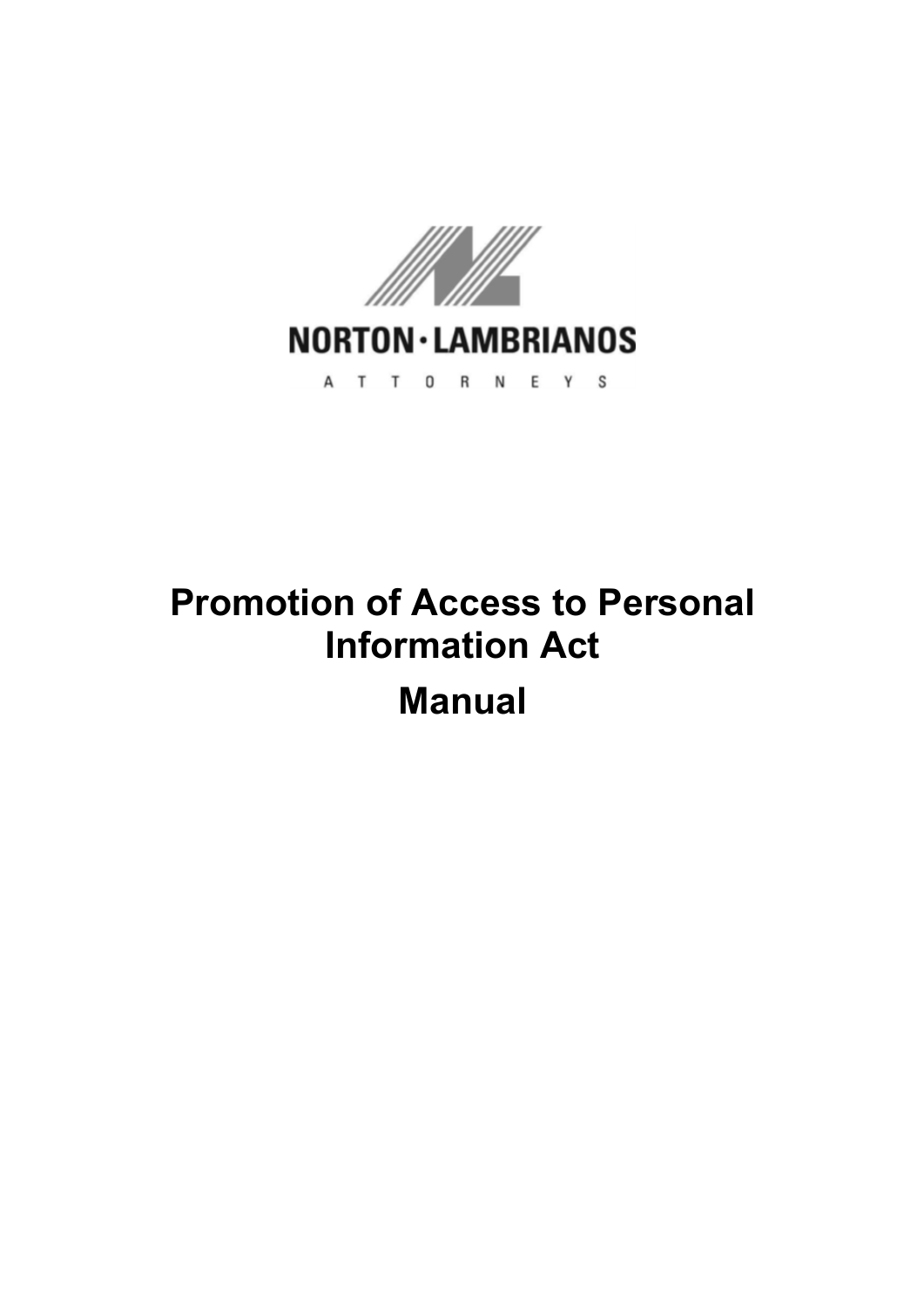### **Description of the Act**

The Promotion of Access to Information Act, No 2 of 2000 ("the Act") was enacted on 3 February 2000, giving effect to the Constitutional right of access to (any) information held by the state and any information that is held by another person and that is required for the exercise or protection of any rights. Where a request is made in terms of the Act, the body to whom the request is made is obliged to release the information, except where the Act expressly provides that the information may or must not be released. The Act sets out the requisite procedural issues attached to such request. The Act is read in conjunction with the Protection of Personal Information Act 4 of 2013.

#### **Purpose of the PAIA manual**

This manual is intended to foster a culture of transparency and accountability by giving effect to the right to information that is required for the exercise or protection of any right and to actively promote a society in which the people of South Africa have effective access to information to enable them to more fully exercise and protect their rights.

In order to promote effective governance of private bodies, it is necessary to ensure that everyone is empowered and educated to understand their rights in terms of the Act in order for them to exercise their rights in relation to public and private bodies.

Section 9 of the Act recognises that such right to access information cannot be unlimited and should be subject to justifiable limitations, including, but not limited to:

- Limitations aimed at the reasonable protection of privacy;
- Commercial confidentiality; and
- Effective, efficient and good governance; and
- in a manner which balances that right with any other rights, including such rights contained in the Bill of Rights in the Constitution.

This manual complies with the requirements of guide mentioned in section 10 of the Act in that/as it sets out to provide a generic manual to deal with the requests in a conforming manner, which will enable the requester to obtain the records which they are entitled to in a quick, easy and accessible manner. Provisions of sections 18 and 53 of the Act apply to requests made in terms of section 23 of the Protection of Personal Information Act.

### **Contact details of Managing Director**

Managing director: Jeff Norton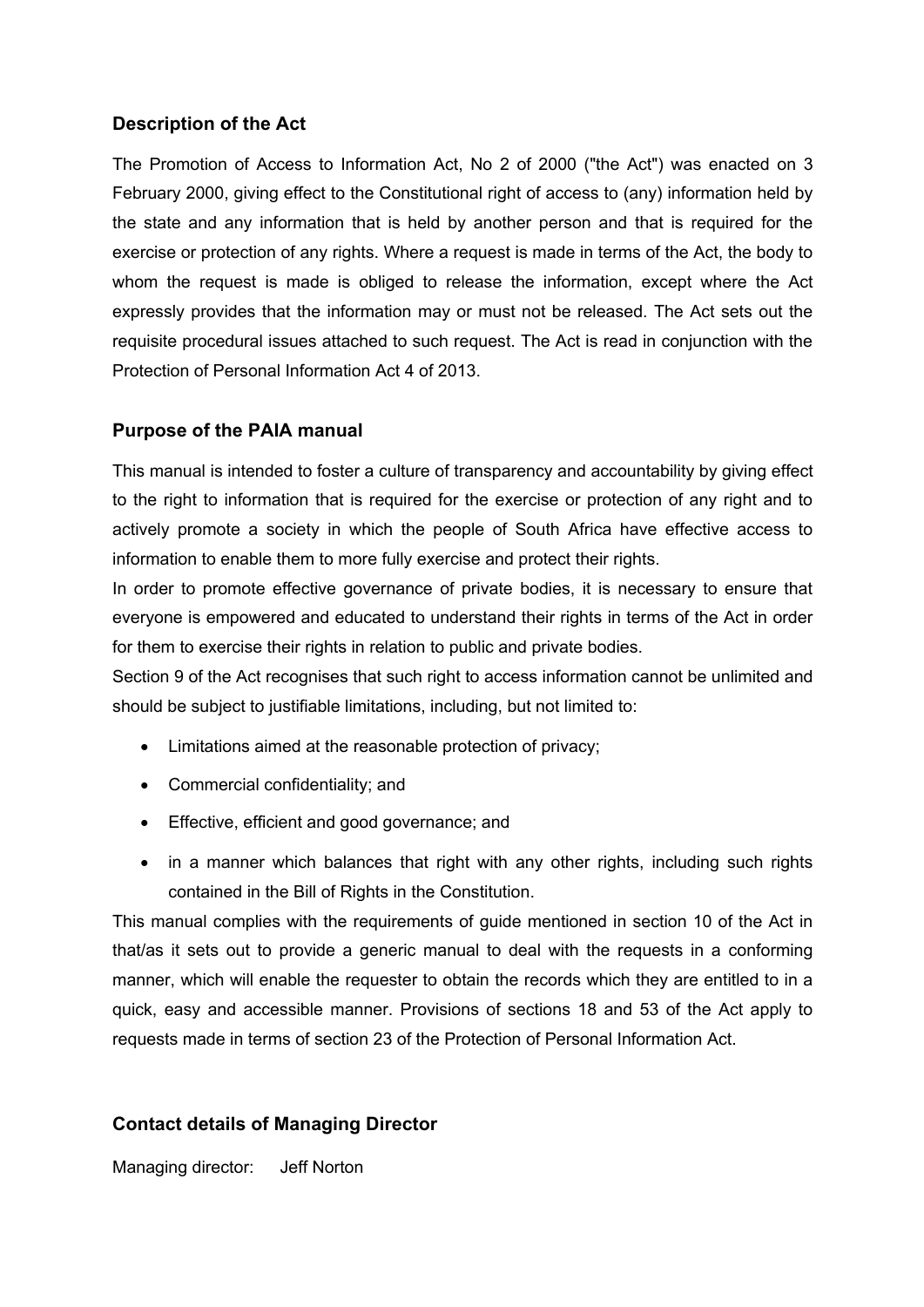Registered address: 168 Grosvenor Road, Building B, Bryanston 2021, Johannesburg Telephone: 011 317 9700/1 Email: jeff@norlam.co.za

#### **Contact details of Information Officer**

Information officer:

Registered address: 168 Grosvenor Road, Building B, Bryanston 2021, Johannesburg

Telephone: 011 317 9700/1

Email:

### **Guide of SA Human Rights Commission**

The guide will contain such information as may reasonably be required by a person who wishes to exercise any right contemplated in the Act. Requesters are referred to in Section 10 which has been compiled by the South African Human Rights Commission, which contains information for the purpose of exercising Constitutional Rights. Any enquiries regarding this guide should be directed to:

#### **(The South African Human Rights Commission)**

| Address:                         | PAIA Unit                         |
|----------------------------------|-----------------------------------|
|                                  | 29 Princess of Whales Terrace     |
|                                  | Cnr. York and Andrew Streets      |
|                                  | Parktown                          |
|                                  |                                   |
| Postal address                   | Private Bag X2700, HOUGHTON, 2041 |
| Telephone Number: (011) 877 3600 |                                   |
| Facsimile Number: (011) 403 0625 |                                   |
| Website:                         | www.sahrc.org.za                  |
| E-Mail Address:                  | paia@sahrc.org.za                 |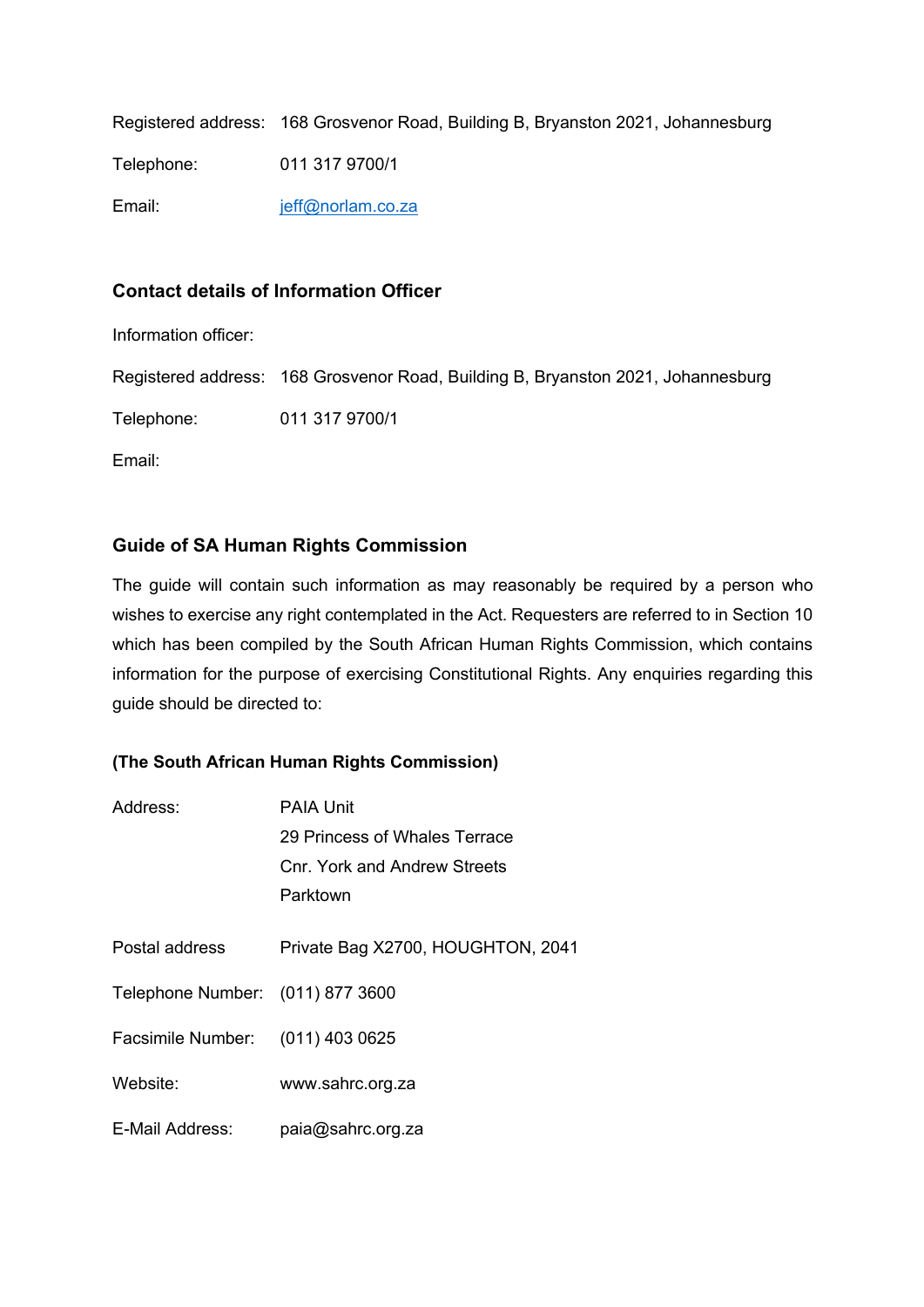# **Records held by Norton Lambrianos (SA) Inc and its Subsidiaries**

This clause serves as a reference to the records that Norton Lambrianos (SA) Inc and all its subsidiaries hold. It is recorded that the accessibility of the documents listed herein below, may be subject to the grounds of refusal set out hereinafter. The information is classified and grouped according to records relating to the following subjects and categories:

# **Personnel Records**

- Personal records provided by personnel;
- Records provided by a third party relating to personnel;
- Conditions of employment and other personnel-related contractual and quasi-legal records;
- Internal evaluation records and other internal records;
- Correspondence relating to personnel;
- Training schedules and material;

"Personnel" refers to any person who works for, or provides services to or on behalf of Norton Lambrianos (SA) Inc, and receives or is entitled to receive remuneration, and any other person who assists in carrying out or conducting the business of Norton Lambrianos (SA) Inc. This includes, without limitation, Directors (executive and non-executive), all permanent, temporary and part-time staff, as well as contract workers.

# **Client Related Records**

- Records provided by a client to a third party acting for or on behalf of Norton Lambrianos (SA) Inc;
- Records provided by a third party;
- Records generated by or within Norton Lambrianos (SA) Inc relating to its clients, including transactional records. A "client" refers to any natural or juristic entity that receives services from Norton Lambrianos (SA) Inc.

# **Private Body Records**

- Financial records;
- Operational records;
- Documents of incorporation;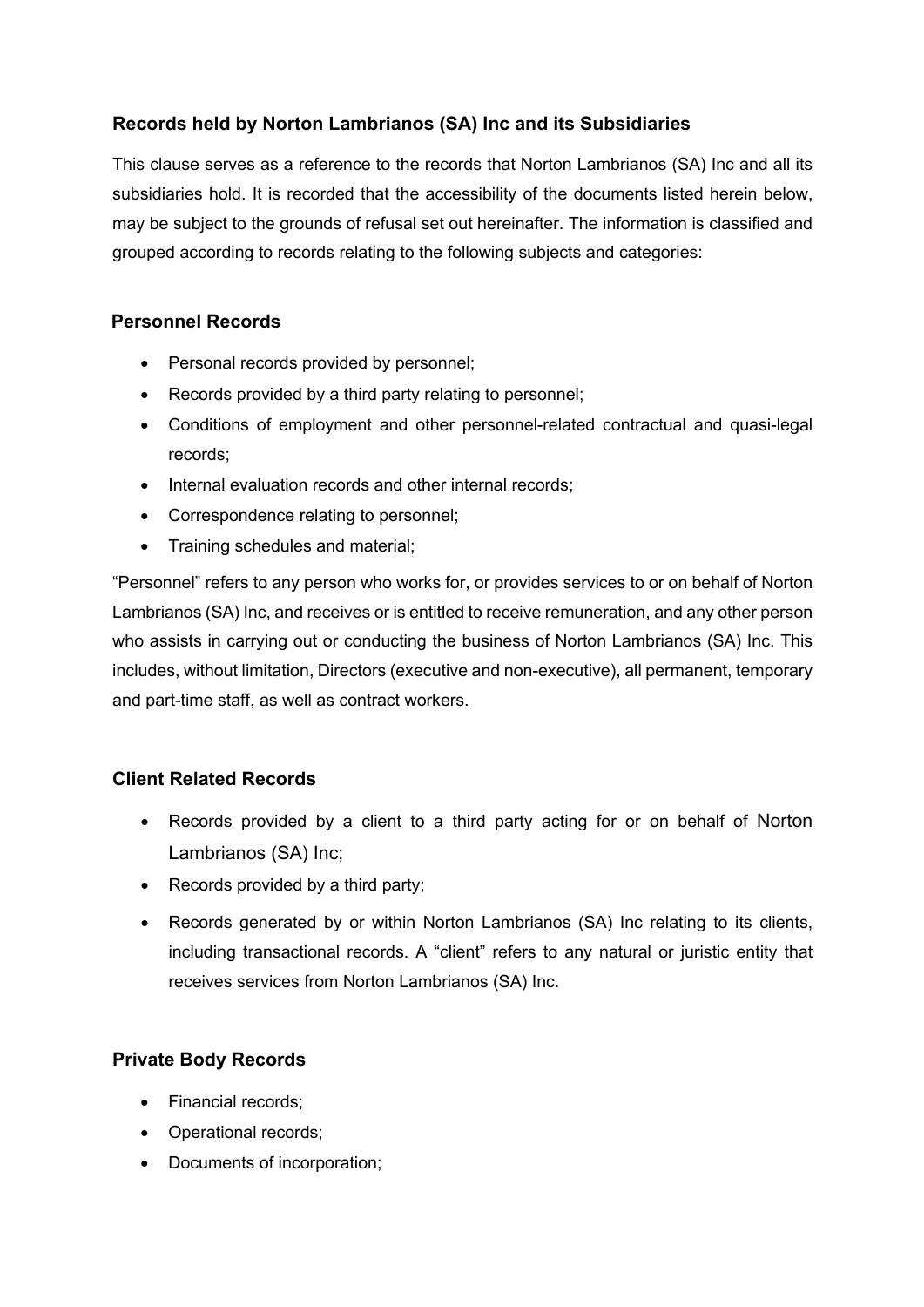- Databases;
- Information Technology;
- Marketing records;
- Internal correspondence:
- Statutory records;
- Internal Policies and Procedures;
- Records held by officials of the institution.

These records include, but are not limited to, the records which pertain to Norton Lambrianos (SA) Inc's own affairs.

# **Records available in accordance with South African legislation**

Norton Lambrianos (SA) Inc holds records in terms of legislation as detailed below

### **Other Party Records**

- Personnel, client or private body records which are held by another party, as opposed to the records held by Norton Lambrianos (SA) Inc itself;
- Records held by Norton Lambrianos (SA) Inc pertaining to other parties, including without limitation, financial records, correspondence, contractual records, records provided by the other party, and records third parties have provided about the contractors/suppliers.

Norton Lambrianos (SA) Inc may possess records pertaining to other parties, including without limitation contractors, suppliers, subsidiary/holding/sister companies, joint venture companies, and service providers. Alternatively, such other parties may possess records that can be said to belong to Norton Lambrianos (SA) Inc.

### **Refusal of Access to Records Grounds to Refuse Access**

The main grounds for Norton Lambrianos (SA) Inc to refuse a request for information relates to the:

• Mandatory protection of the privacy of a third party who is a natural person/juristic, which would involve the unreasonable disclosure of personal information of that natural person/juristic;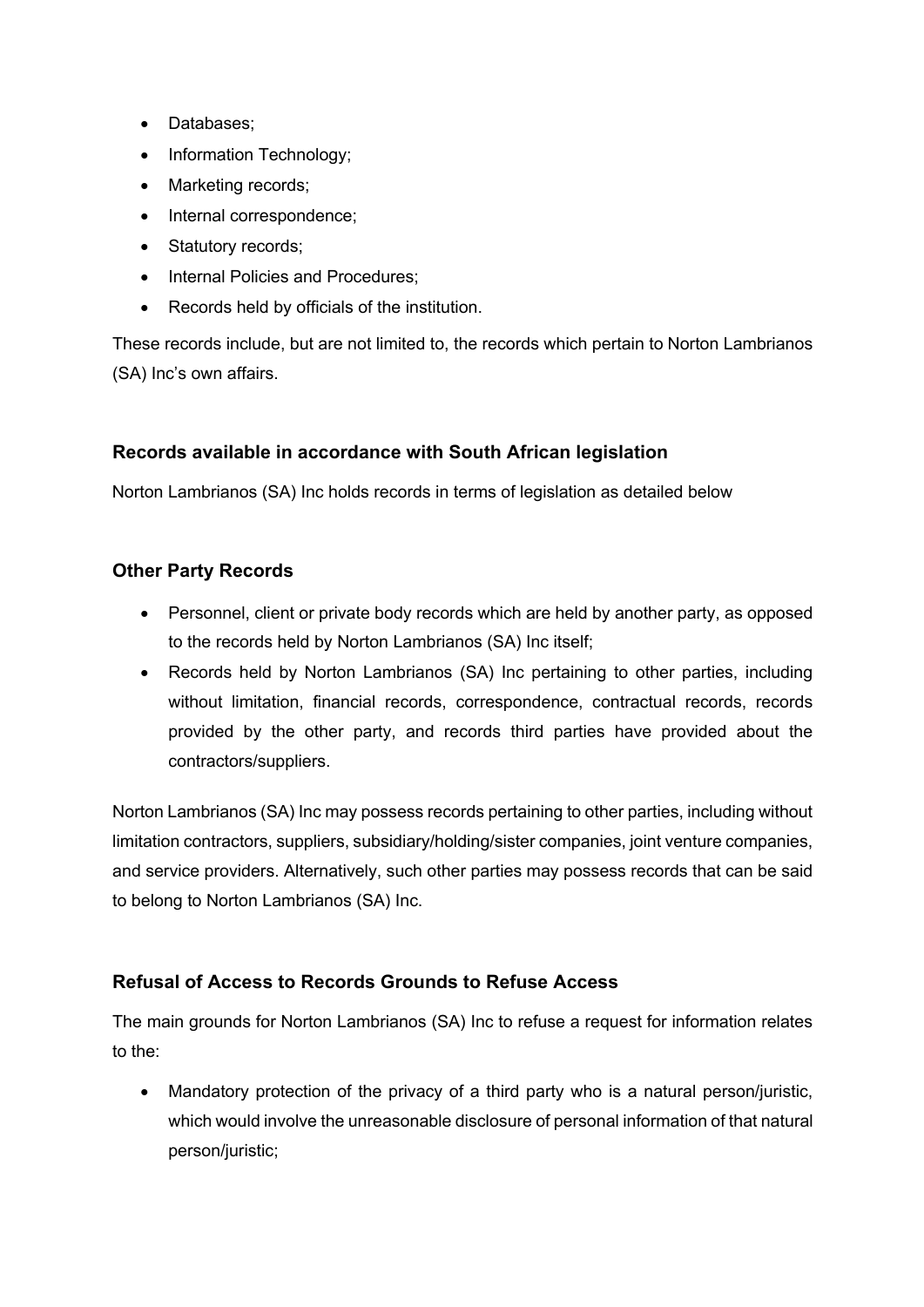- Mandatory protection of the commercial information of a third party, if the record contains:
	- $\circ$  trade secrets of the third party;
	- o financial;
	- o commercial;
	- o scientific;
	- o legal or technical information which disclosure could likely cause harm to the financial;
	- o legal or commercial interests of that third party;
- Information disclosed in confidence by a third party to Norton Lambrianos (SA) Inc, if the disclosure could put that third party at a disadvantage in negotiations or commercial competition;
- Mandatory protection of confidential information of third parties if it is protected in terms of any agreement;
- Mandatory protection of the safety of individuals and the protection of property;
- Mandatory protection of records which would be regarded as privileged in legal proceedings;
- The commercial activities of Norton Lambrianos (SA) Inc, which may include:
	- o Trade secrets of Norton Lambrianos (SA) Inc, financial, commercial, scientific or technical information which disclosure could likely cause harm to the financial or commercial interests of Norton Lambrianos (SA) Inc;
	- $\circ$  Information which, if disclosed could put Norton Lambrianos (SA) Inc, at a disadvantage in negotiations or commercial competition;
- A computer program which is owned by Norton Lambrianos (SA) Inc, and which is protected by copyright.
- The research information of Norton Lambrianos (SA) Inc or a third party, if its disclosure would disclose the identity of Norton Lambrianos (SA) Inc, the researcher or the subject matter of the research and would place the research at a serious disadvantage.
- Requests for information that are clearly frivolous or vexatious, or which involve an unreasonable diversion of resources shall be refused. Section 23(4)(a) of the Protection of Personal Information Act applies the same grounds to refuse access.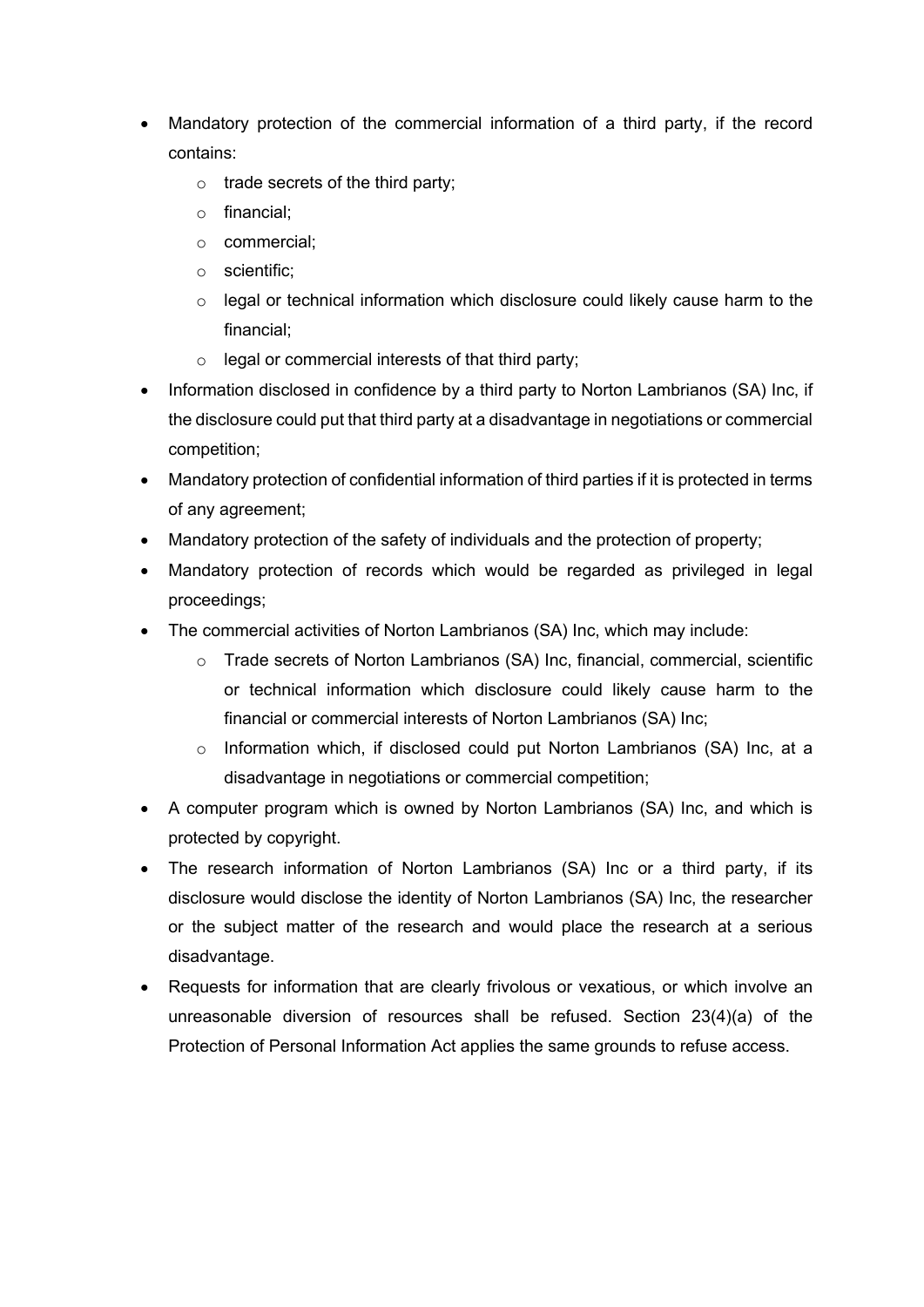# **When Norton Lambrianos (SA) Inc. Refuses a Request, these are the Internal Remedies**

Norton Lambrianos (SA) Inc does not have internal appeal procedures. As such, the decision made by the Information Officer is final, and requesters will have to exercise such external remedies at their disposal if the request for information is refused, and the requester is not satisfied with the answer supplied by the Information Officer.

# **External Remedies**

- A requester that is dissatisfied with the Information Officer's refusal to disclose information, may within 30 days of notification of the decision, apply to a Court for relief.
- Likewise, a third party dissatisfied with the Information Officer's decision to grant a request for information, may within 30 days of notification of the decision, apply to a Court for relief. For purposes of the Act, the Courts that have jurisdiction over these applications are the Constitutional Court, the High Court or another court of similar status.

# **Request Procedure Procedural Requirements**

The requester must comply with all the procedural requirements contained in the Act relating to the request for access to a record.

The requester must complete the prescribed form, and submit same as well as payment of a request fee and a deposit, if applicable to the Information Officer or the Deputy Information Officer at the postal or physical address, fax number or electronic mail address as stated above.

The prescribed form must be filled in with enough information to at least enable the Information Officer to identify:

- The record or records requested;
- The identity of the requester;
- Which form of access is required, if the request is granted;
- The postal address, email address or fax number of the requester.

The requester must state that they require the information in order to exercise or protect a right, and clearly state what the nature of the right is so to be exercised or protected. In addition, the requester must clearly specify why the record is necessary to exercise or protect such a right.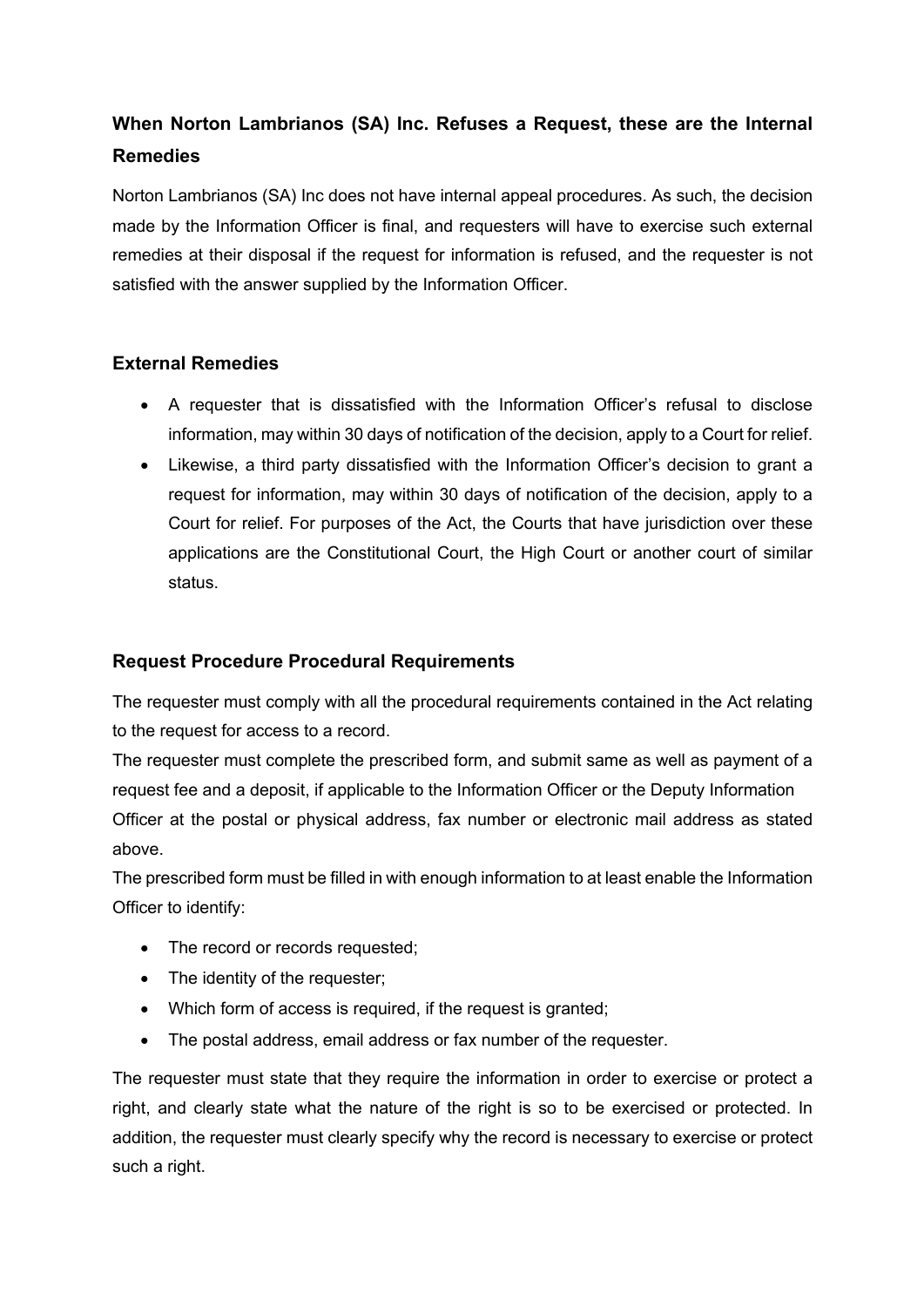Norton Lambrianos (SA) Inc. will process the request within 30 days, unless the requester has stated special reasons, which would satisfy the Information Officer, that circumstances dictate that the above time periods not be complied with. The requester shall be informed whether access is granted or denied in writing. If, in addition, the requester requires the reasons for the decision in any other manner, they must state the manner and the particulars so required.

If a request is made on behalf of another person, then the requester must submit proof of the capacity in which the requester is making the request to the reasonable satisfaction of the Information Officer.

If an individual is unable to complete the prescribed form because of illiteracy or disability, such a person may make the request orally.

The requester must pay the prescribed fee, before any further processing can take place. If an Information Officer fails to give the decision on a request for access to the requester concerned within 30 days, the Information Officer is regarded as having refused the request.

# **Time Allowed to Institution**

Norton Lambrianos (SA) Inc. will, within 30 days of receipt of the request, decide whether to grant or decline the request and give notice with reasons (if required) to that effect.

The 30-day period within which Norton Lambrianos (SA) Inc. has to decide whether to grant or refuse the request, may be extended for a further period of not more than 30 days if the request is for a large number of information, or the request requires a search for information held at another office of Norton Lambrianos (SA) Inc. and the information cannot reasonably be obtained within the original 30-day period. Norton Lambrianos (SA) Inc. will notify the requester in writing should an extension be sought.

### **Records available in accordance with South African legislation**

- Attorneys Act 53 of 1979;
- Banks Act 94 of 1990;
- Basic Conditions of Employment Act 75 of 1997;
- Broad Based Black Economic Empowerment Act, No 75 of 1997;
- Bills of Exchange Act 34 of 1964;
- Children's Act 38 of 2005;
- Collective Investment Schemes Act 45 of 2002;
- Companies Act 71 of 2008;
- Compensation for Occupational Injuries and Diseases Act 130 of 1993;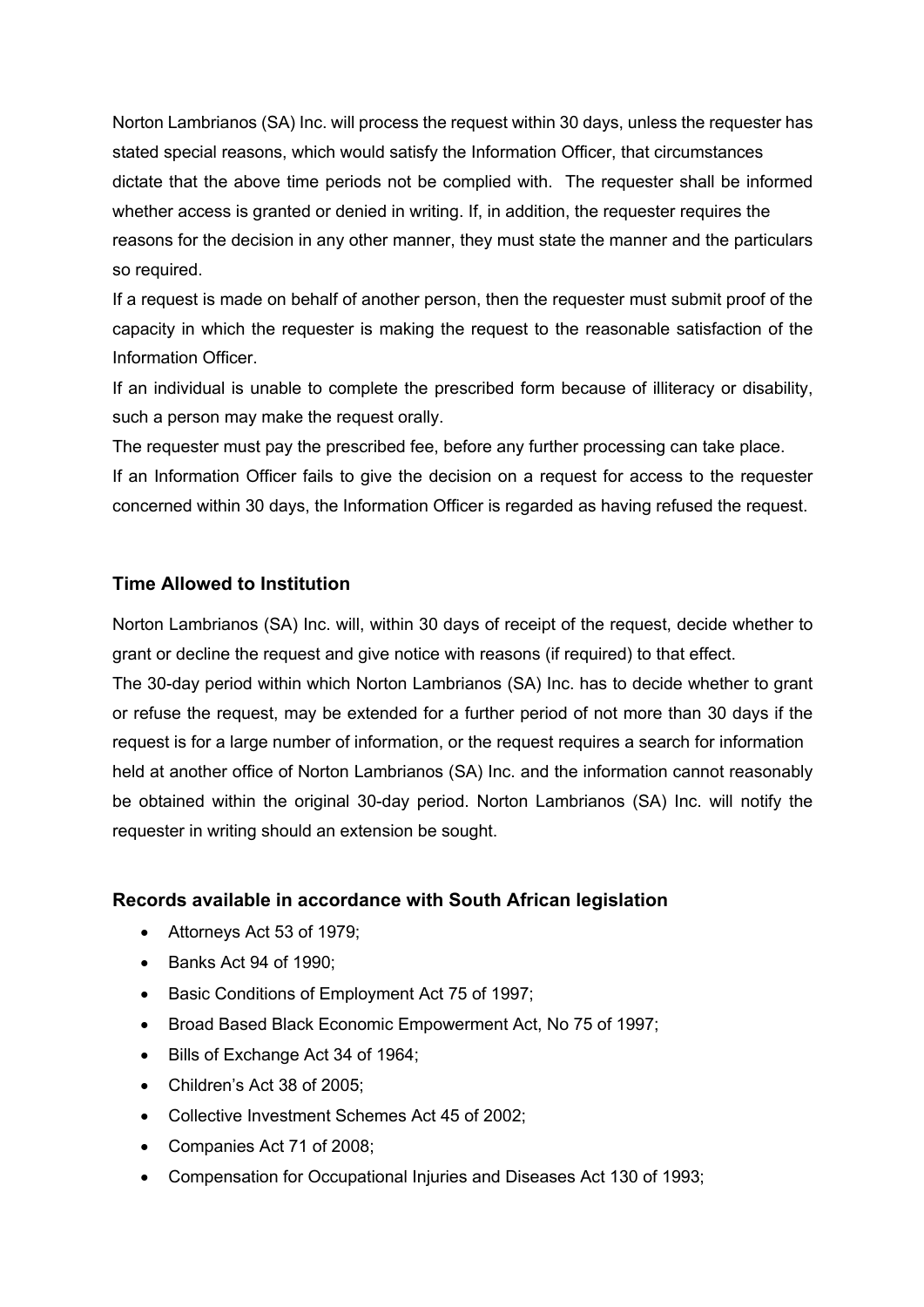- Competition Act 89 of 1998;
- Constitution of the Republic of South Africa, 1996;
- Consumer Protection Act 68 of 2008;
- Criminal Procedures Act 51 of 1977;
- Debt Collectors' Act 114 of 1998;
- Deeds Registries Act 47of 1937;
- Electronic Communications Act 36 of 2005;
- Electronic Communications and Transaction Act 25 of 2002;
- Employment Equity Act 55 of 1998;
- Estate Agency Affairs Act 112 of 1976;
- Extension of Security of Tenure Act 62 of 1997;
- Financial Intelligence Centre Act 38 of 2001;
- Financial Markets Act 19 of 2012;
- Home Loan and Mortgage Disclosure Act 63 of 2000;
- Identification Act 68 of 1997;
- Insolvency Act 24 of 1936;
- Inspection of Financial Institutions Act 80 of 1998;
- Labour Relations Act 66 of 1995;
- Long Term Insurance Act 52 of 1998;
- National Credit Act 34 of 2005;
- National Payment System Act 78 of 1998;
- Occupational Health and Safety Act 85 of 1993;
- Patents Act 57 of 1978;
- Pension Fund Act 24 of 1956;
- Prevention and Combating of Corrupt Activities Act 12 of 2004;
- Promotion of Access to Information Act 2 of 2000;
- Protected Disclosures Act 26 of 2000;
- Protection of Constitutional Democracy against Terrorist and Related Activities Act 33 of 2004;
- Protection of Personal Information Act 4 of 2013;
- Regulation of Interception of Communications and Provision of Communication Related Information Act 70 of 2002;
- Short Term Insurance Act 53 of 1998;
- South African Reserve Bank Act 90 of 1989;
- Tax Administration Act 28 of 2011;